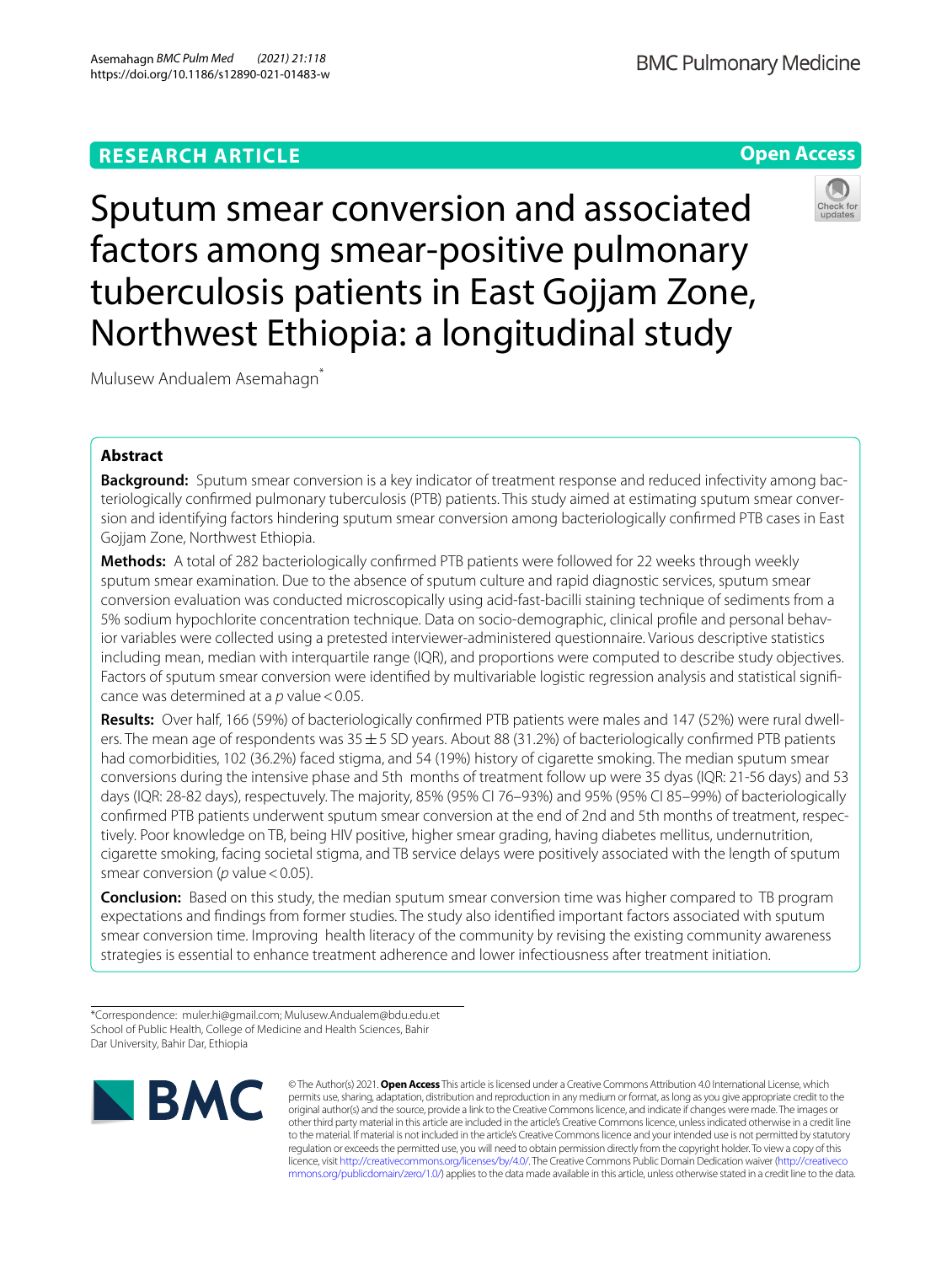**Keywords:** Pulmonary TB, Smear conversion, Factors, East Gojjam, Ethiopia

# **Introduction**

Several millions of lives have been saved because of various global and national anti-TB interventions [[1\]](#page-8-0). Tuberculosis, largely caused by mycobacterium tuberculosis, however, remains a global health problem with varying magnitudes across countries and regions [[1,](#page-8-0) [2\]](#page-8-1). Countries with poor socio-economic conditions have been afected more by TB in terms of morbidity, mortality, and cost for care  $[2, 3]$  $[2, 3]$  $[2, 3]$  $[2, 3]$ . As a result, over 10 million new TB cases were reported in 2020 where 88% of those cases were among people aged  $\geq$  15 years. Over half, 56% was among adult males and there were about 1.4 million TB deaths. About 44% of the global new TB cases were from South-East-Asian countries followed by 25% from African countries. South Africa and Nigeria are among the top eight high TB burden countries  $[1]$  $[1]$  $[1]$ .

Among 14 high TB, TB-HIV, and multi-drug resistant TB (MDR-TB) countries, eight are from Africa including Ethiopia. High HIV burdens [\[3–](#page-8-2)[5\]](#page-8-3), poor access and quality of healthcare services [[3](#page-8-2), [6,](#page-8-4) [7](#page-8-5)], poverty [\[1](#page-8-0), [7\]](#page-8-5), and high population growth and mobility [\[1](#page-8-0), [3,](#page-8-2) [8\]](#page-8-6) are major factors associated with the ongoing TB burdens in developing countries. TB is among the top ten public health problems in Ethiopia with varying magnitudes across regions, zones and districts [[9,](#page-8-7) [10\]](#page-8-8). TB is a problem of both urban and rural populations in Ethiopia [[11](#page-8-9), [12](#page-8-10)]. Poor accessibility of TB diagnostic and treatment services [[9,](#page-8-7) [13](#page-8-11), [14\]](#page-8-12), poverty [\[9](#page-8-7), [14](#page-8-12), [15\]](#page-8-13), high HIV burden  $[4, 10, 16]$  $[4, 10, 16]$  $[4, 10, 16]$  $[4, 10, 16]$  $[4, 10, 16]$  $[4, 10, 16]$  $[4, 10, 16]$ , low community awareness  $[15, 17]$  $[15, 17]$  $[15, 17]$  $[15, 17]$ , and poor TB program monitoring and supports [[7,](#page-8-5) [15](#page-8-13)] have contributed more to the presence of high TB burdens in Ethiopia.

Early case detection and treatment of the detected cases are the most efective strategies of TB control programs [[1\]](#page-8-0). However, their performance is very far from the expected level globally and worse in high TB burden countries [[1,](#page-8-0) [12](#page-8-10), [15](#page-8-13)]. As a result, more TB cases remain undetected, detected cases did not get full service of anti-TB treatment, and developing countries are sufering from poor treatment outcomes that lead to MDR-TB  $[1, 3, 11, 18]$  $[1, 3, 11, 18]$  $[1, 3, 11, 18]$  $[1, 3, 11, 18]$  $[1, 3, 11, 18]$  $[1, 3, 11, 18]$  $[1, 3, 11, 18]$ . The global TB control programs have two phases of anti-TB treatment through sputum smear follow-up at end of 2nd months treatment (the intensive phase) and end of the 5th-month treatment [[19](#page-8-18)]. This is to check the effectiveness of anti-TB treatment follow-up, take action on anti-TB-treatment to follow up, and know the status of treatment outcome of each TB patient [\[20](#page-8-19)]. Although most TB cases are expected to become smear-negative after taking drugs of the intensive phase treatment, a signifcant number of PTB cases remain bacteriologically positive [[20](#page-8-19)]. This increases the length of the infectious period of PTB cases [\[21\]](#page-9-0).

Most of the developing countries lacked information on time of smear conversion due to poor documentation, absence of TB diagnostic tools, and poor TB program monitoring strategies [[18,](#page-8-17) [20](#page-8-19), [21\]](#page-9-0). Similarly, identifying determinant factors that resulted in delayed sputum smear conversion is also vital to improve the efectiveness of TB treatment follow-up  $[20, 22, 23]$  $[20, 22, 23]$  $[20, 22, 23]$  $[20, 22, 23]$  $[20, 22, 23]$  $[20, 22, 23]$ . The situation has no exception to the Ethiopian TB prevention and control programs [[21\]](#page-9-0). Little is known about the time of sputum smear conversion among bacteriologically confrmed PTB cases. Although there are few studies, they are among the MDR-TB patients [[23\]](#page-9-2). In addition, we are not aware of factors that lengthen the sputum smear conversion.

Therefore, we conducted a study on sputum smear conversion and associated factors among bacteriologically confrmed PTB patients in East Gojjam zone, Northwest Ethiopia. The reason for choosing this zone is due to its high TB burdens [\[21](#page-9-0), [24\]](#page-9-3), lowest TB case detection [[24\]](#page-9-3), and no former studies on sputum smear conversion among newly diagnosed PTB patients. Thus, study findings will be important evidence to districts, zonal and regional level TB control programs to make informed decisions to control factors and improve the effectiveness of anti-TB treatment follow-up period. It will also be relevant literature to the coming researchers in TB prevention and control.

# **Materials and methods**

# **Study design and settings**

A facility-based longitudinal study was conducted between January-June 2019 among 282 new bacteriologically confrmed PTB patients in East Gojjam Zone of the Amhara Region, Northwest Ethiopia. East Gojjam zone, one of the 12 Zones in the Amhara Regional State, has a total estimated population of 2,740,625 in 2019. About 85% of the zonal population is living in rural areas. The zone has about  $14,010 \text{ km}^2$  area coverage divided into 19 administrative woredas (a third-level administrative hierarchy in Ethiopia). The zone has about 517 public health facilities (406 health posts/HPs/, 102 health centers/HCs/, and nine hospitals) with a history of offering TB services at the time of data collection. Sputum smear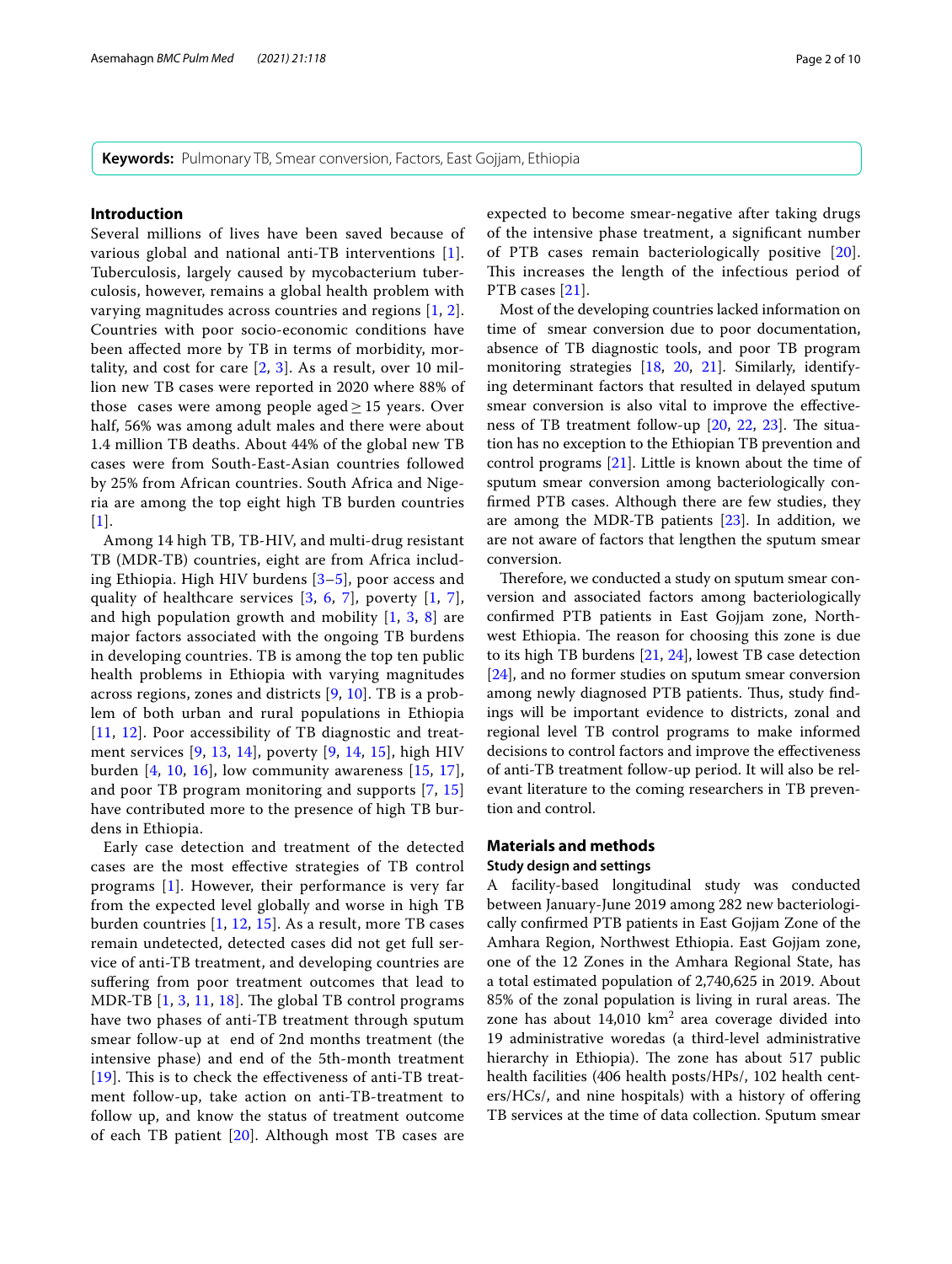microscopy is a principal TB diagnostic tool in all health facilities of the zone [[13](#page-8-11), [24\]](#page-9-3).

### **Source and study population**

All the newly diagnosed bacteriologically confrmed PTB patients at the frst day and frst week of their intensive phase of anti-TB treatment were the source population to this study. Whereas, all the adult PTB cases (aged  $\geq$  15 years) at the first day and first week of their intensive phase of anti-TB treatment in the selected health facilities were the study population. The reason for excluding PTB cases aged<15 years was related to their physiology and ability to offer purulent sputum for sputum smear evaluation up to 22 weeks. Usually, children under 15 years have a problem of giving purulent sputum and most are extrapulmonary and smear-negative [[1,](#page-8-0) [25](#page-9-4)]. If we included under 15 years children, it might have an impact on the estimation of sputum smear conversion. PTB cases who were seriously ill and unable to understand and respond to questions were also excluded from being study samples.

### **Sample size determination and sampling techniques**

The sample size (282) was calculated by Epi Info version 7 using a total of 763 smear-positive PTB cases from the study area in 2019 [[24\]](#page-9-3), 95% confdence interval, 5% margin of error, 50% proportion of sputum smear conversion proportion among PTB patients since no former published study on sputum smear conversion and associated factors among newly diagnosed bacteriologically confrmed PTB patients. A 10% non-response rate was also considered while estimating sample size. To select study health facilities, we considered the rule of thumb and resource constraints to include 25% of health facilities ofering TB services (102 HCs and nine hospitals). According to the Ethiopian healthcare delivery system [[26\]](#page-9-5), one health center and five HPs around that HC are termed as primary healthcare unit (PHCU). Based on that, 158 health facilities (two hospitals, 26 HCs, and 130 health posts) were included in the study through the simple random (computer random number generation) technique. Accordingly, we included 26 PHCUs and two hospitals. The sample size was allocated to those hospitals and PHCUs proportionally based on the number of smear-positive PTB cases they had during the data collection period. Then, all the new bacteriologically confrmed PTB patients in their frst week of the intensive phase were considered until getting the required sample size.

## **Data collection tools and procedures**

Data on socio-demographic, clinical profle and personal behavior-related variables of bacteriologically confrmed PTB patients were collected using an interviewer-administered questionnaire (Additional fle [2](#page-8-20)). The questionnaire was developed by referring to former similar studies on factors of sputum conversion [[20,](#page-8-19) [22](#page-9-1), 23. The questionnaire was pretested among bacteriologically confrmed PTB patients from health facilities outside of the study area but having the same characteristics. Necessary modifcations on order, clarity, relevance, and completeness of questions were made based on results from a pretest. Six trained clinical nurses and two public health supervisors collected data through a face-to-face interview of each smear-positive PTB patient. Data were collected after getting written informed consent from each study participant.

## **Sputum sample collection and processing**

A morning sputum specimen was collected from each newly diagnosed bacteriologically confrmed PTB patient weekly up to 22 weeks follow-up period. Three trained laboratory technologists collected and processed the sputum specimens following the Ethiopian national TB diagnosis and treatment guideline adapted from the WHO guideline  $[8, 16]$  $[8, 16]$  $[8, 16]$  $[8, 16]$ . Due to the absence of sputum culture and rapid TB diagnostic services in the health facilities of the study area, sputum smears were processed by Ziehl–Neelsen acid-fast bacilli (AFB) staining technique and examined for the presence of bacilli microscopically. A sputum concentration technique using a 5% sodium hypochlorite solution was used to process sputum samples to increase the concentration and detection of bacilli. We used labeled sputum cap, applicator stick, 5% sodium hypochlorite, distilled water, centrifuged, AFB reagents, plastic bulb pipette, slide, cover slide, immersion oil, and Olympus microscope to process sputum specimens. A 2 ml sputum sample was transferred to a test tube of 15–20 ml volume. An equal volume of sodium hypochlorite (bleach) solution was added to a test tube that contains a 2 ml sputum sample and mixed well. Then the mixture was left for 20–30 min at room temperature through frequent shaking to break down the mucus in the sputum. Afterward, 8 ml distilled water was added to the mixture, mixed well, and centrifuged at 3000 rpm for 15 min. Lastly, the supernatant fuid was removed using a plastic bulb pipette and the smear was prepared from the sediment through the Ziehl Neelsen AFB staining technique  $[16, 27]$  $[16, 27]$  $[16, 27]$  $[16, 27]$ . The three trained laboratory technologists examined all prepared smears turn by turn using an Olympus microscope and fnal results were reported after the approval of three technologists.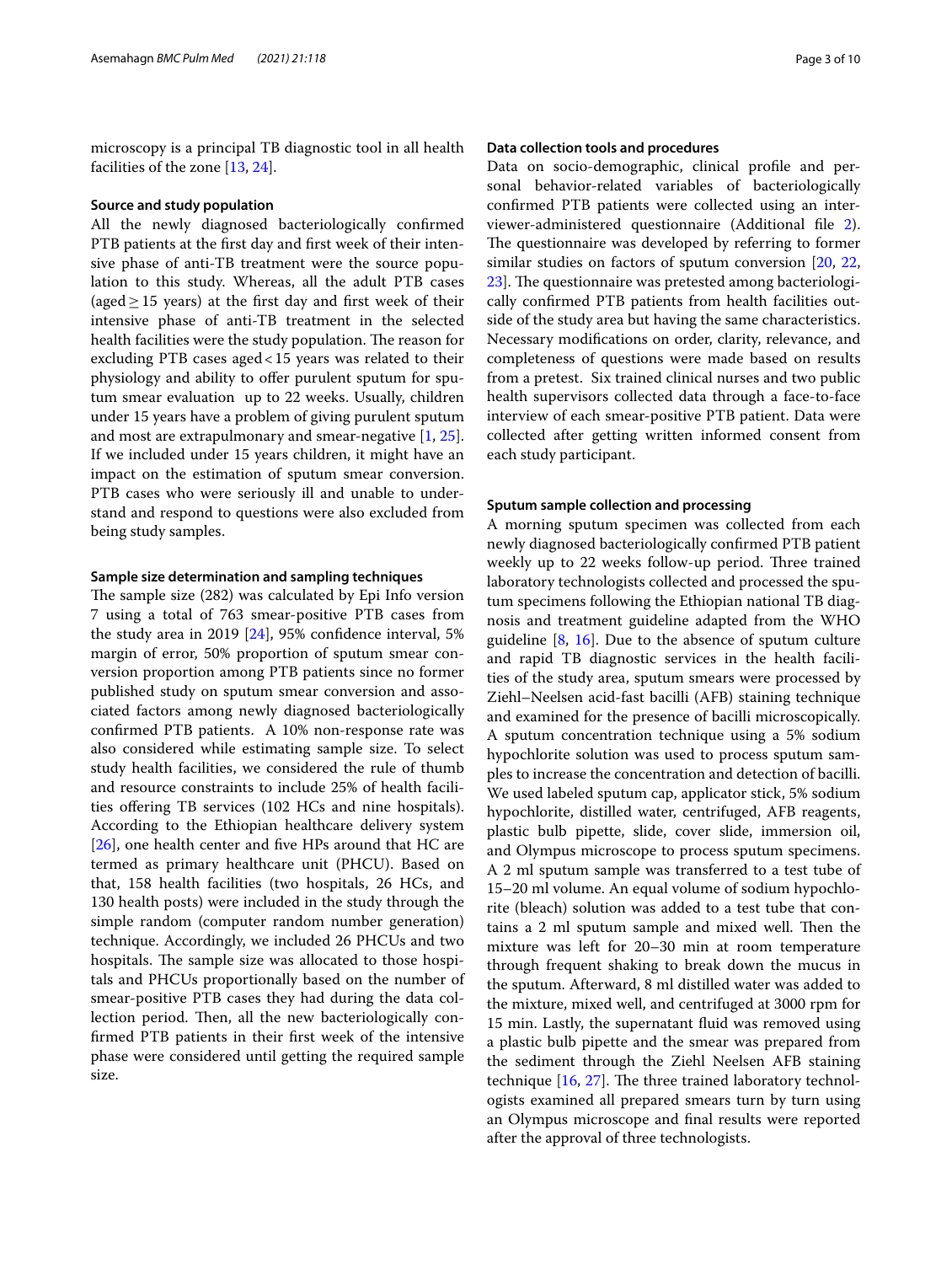# **Operational defnitions**

## *Sputum smear conversion*

PTB patients were reported as sputum smears converted when the reading of sputum smears became negative after a certain period of anti-TB treatment. It was measured using median time sputum smear conversion and IQR.

### *Delayed sputum smear conversion*

PTB patients were reported as having delayed sputum smear conversion if their sputum smear conversions were beyond the median sputum smear conversion (>35 days).

## *Favorable treatment outcome*

PTB patients were grouped as having favorable treatment outcomes if their treatment outcomes were reported as cured and completed (cured+treatment completed).

# *Knowledge on TB*

The knowledge of each bacteriologically confirmed PTB patient was measured using 12 knowledge questions. PTB patients who scored above the mean score of 12 knowledge questions were grouped as having good knowledge about TB.

### *Faced stigma*

A PTB patient was reported as faced stigma if he/she got at least one unusual reaction/sign from their relatives, families, friend, and the community after they knew the TB status of him/her.

## *Length of TB service delay*

It was measured by calculating the total delayed days in terms of median time from the frst onset of cough to the date of anti-TB treatment initiation (the sum of median delayed days of PTB patients, diagnosis, and treatment service).

## **Data quality assurance**

Providing 2 days of training for data collectors, pretesting of a questionnaire, regular supportive supervision of data collectors, double data entry, labeling sputum samples and smear slides with patient's identifcation number, checking data completeness, and processing sputum samples according to the national and WHO TB diagnosis and treatment guidelines were data quality control activities. In addition, data collectors and supervisors used a data collection guide book, and the result of each sputum smear was reported after being examined by three laboratory technologists orderly.

# **Data processing and analysis**

Data were entered, cleaned, and analyzed using SPSS version 25. Various types of descriptive statistics such as mean, median, interquartile range, proportions, and cross-tabulations were computed to describe study variables. Anti-TB treatment outcome was measured in terms of favorable (cured) and unfavorable (failed). Each processed sputum smear was examined and reported for each bacteriologically confrmed PTB patient for 22 weeks duration. The bacteriologically confrmed PTB patients who had a history of cigarette smoking of any type, dose, and frequency during anti-TB treatment period were considered smokers. Similarly, bacteriologically confrmed PTB patients who had a history of taking any type of alcohol and amount during anti-TB treatment period were considered alcohol drinkers. Moreover, bacteriologically confrmed PTB patients who had chewed chat with any type, dose, and frequency during treatment follow up period were grouped as chat chewers. The reasons for considering any type, amount (dose), and duration for personal behaviors were just by assuming these substances are risky for TB patients on anti-TB treatment in the form of drug-substance reactions, discomforts, forget to take anti-TB drugs and appointments (check-up and collecting anti-TB drugs). The sputum smear conversion time was measured using median time with IQR and proportions (Additional fle [1\)](#page-8-21). Nutritional status of PTB patients was measured in terms of Body mass index (BMI). PTB patients who had a BMI of  $\leq$  18.5 kg/  $m<sup>2</sup>$  were considered as undernutrition and those who had > 18.5 kg/m<sup>2</sup> were grouped as normal since normal and overweight nutritional status have inversely association with TB infection [[16\]](#page-8-15). Model ftness was checked using Hosmer and Lemeshow test (*p* value > 0.05). Factors associated with sputum smear conversion were identifed using bivariate logistic regression analysis. Multivariable logistic regression analysis was used to control the confounding effects. The results of regression associations were described using odds ratio at 95% confdence interval (CI) and variables were considered as statistically signifcant if they have *p* values < 0.05.

# **Ethical clearance**

The study was conducted according to the Declaration of Helsinki and fulflled the Ethiopian National Health Research and Ethics Guideline. The study was conducted after taking ethical clearance and approval letter from the ethical review committee of the College of Medicine and Health Sciences, Bahir Dar University (Protocol No: 091/18-04). Data were collected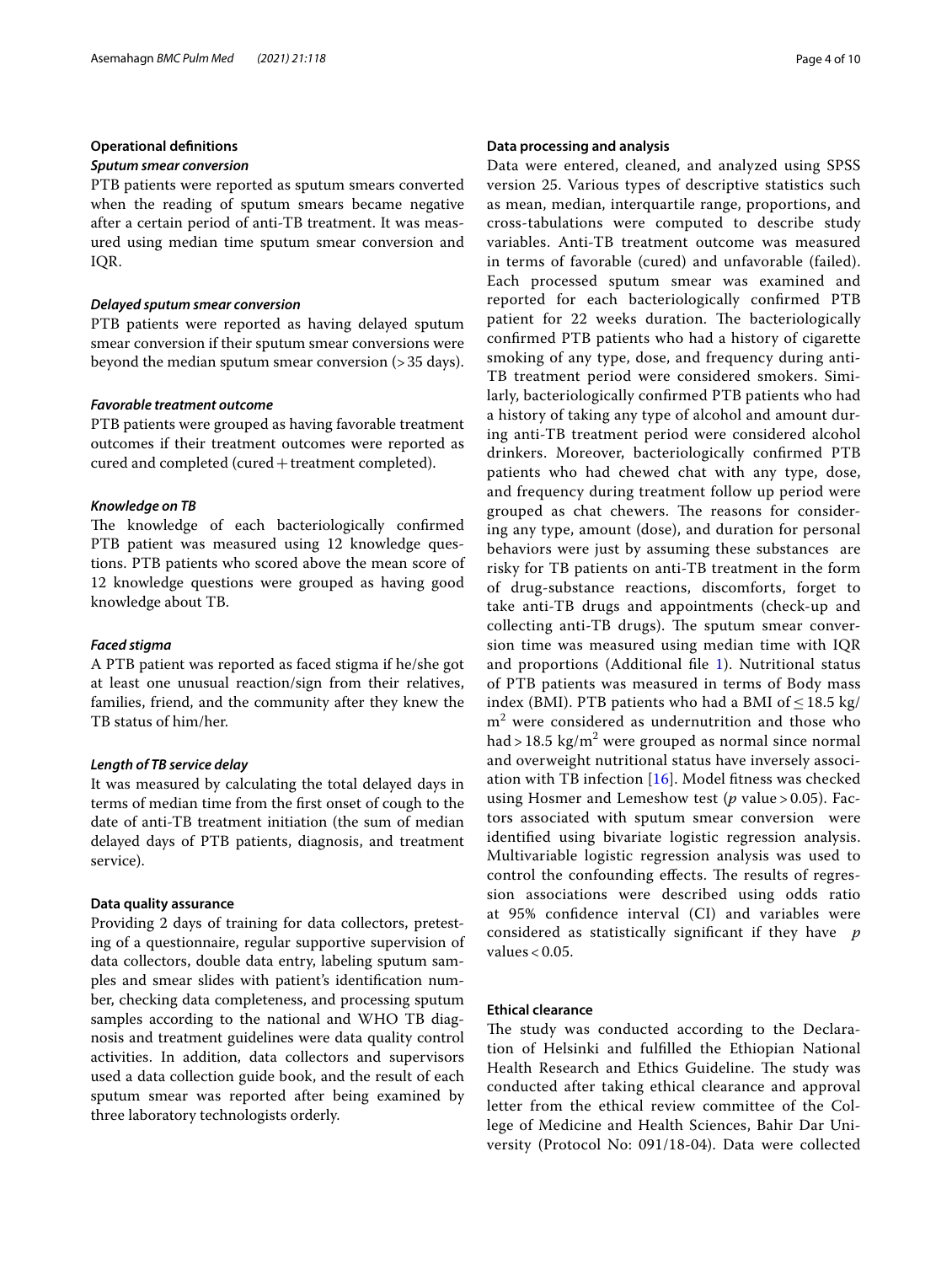after getting written informed consent from each PTB patient. Participation was fully voluntary based including the right to withdraw from the study at any time without presenting an explanation for their withdraw. Data confdentiality was maintained through anonymity by avoiding any personal identifiers. The Amhara Regional Health Bureau and in-line offices gave supporting letters after being informed about research objectives and procedures.

# **Results**

# **Socio‑demographic and personal behaviors of study participants**

A total of 282 newly diagnosed active bacteriologically confrmed PTB cases, 166 (59%) males and 147 (52%) rural dwellers were followed for up to 22 weeks through sputum smear examination. The mean age of respondents was  $35 \pm 5$  SD years. Of 282 PTB patients, 104 (37%) cannot read and write, 119 (42%) had good knowledge on TB and 42 (15%) were HIV positive. Treatment success rate (cured) since we followed up to the end of the 5thmonth treatment was 95%. Only 54 (19%) of PTB cases had≤14 days of cough duration before being diagnosed as bacteriologically confrmed PTB. A signifcant number of bacteriologically confrmed PTB cases (38%) faced societal stigma and discrimination from families, friends, and the community. A large number of bacteriologically confrmed PTB cases, 124 (44%) had greater than or equal to the median TB service delay ( $\geq 82$  days). Over two-thirds, 198 (70%) of the respondents had BMI values indicating undernutrition (Table [1](#page-4-0)).

## **The proportion of sputum smear conversion of PTB cases**

The proportions of sputum smear conversion at the end of 1st, 2nd, 3rd, 4th, and 5th months of anti-TB treatment follow up periods were 60% (95% CI 52–72%), 85% (95% CI 76–92%), 92% (95% CI 80–96), 94% (95% CI 85–98), and 95% (95% CI 85–99%), respectively (Fig. [1\)](#page-5-0).

Based on the anti-TB treatment follow-up of each PTB case for 22 consecutive weeks, the median sputum smear conversion times during the intensive and follow up periods were found to be 35 days, IQR: 21–56 days, and 53 days, IQR: 28–82 days, respectively (Fig. [2\)](#page-5-1).

### **Factors associated with sputum smear conversion**

The multivariable logistic regression analysis indicated that BMI, smear grading, HIV infection, having DM, knowledge on TB, cigarette smoking, faced societal stigma, and length of TB service delay were statistically significant factors ( $p$  value < 0.05) of smear conversion in the study area. Accordingly, the odds of having higher sputum conversion was double times among PTB cases with undernutrition status compared to PTB cases

| Page 5 of 10 |  |  |  |
|--------------|--|--|--|
|--------------|--|--|--|

<span id="page-4-0"></span>

| Table 1 Socio-demographic, clinical profile, and personal     |  |  |  |
|---------------------------------------------------------------|--|--|--|
| behaviors of smear-positive PTB patients in East Gojjam Zone, |  |  |  |
| Northwest Ethiopia, 2019 (n = 282)                            |  |  |  |

| Variable                        | Response              | Number (%) |
|---------------------------------|-----------------------|------------|
| Age in years                    | $15 - 35$             | 127 (45.0) |
|                                 | > 35                  | 155 (55.0) |
| Sex                             | Male                  | 166 (59.0) |
|                                 | Female                | 116 (41.0) |
| Residence                       | Rural                 | 147 (52.0) |
|                                 | Urban                 | 135 (48.0) |
| <b>Education level</b>          | Cannot read and write | 104 (37%)  |
|                                 | Can read and write    | 178 (63.0) |
| Previous TB history             | Yes                   | 57 (20.0)  |
|                                 | No                    | 225 (80.0) |
| Marital status                  | Single                | 147 (52.0) |
|                                 | In union              | 135 (48.0) |
| Knowledge about TB              | Good                  | 119 (42.0) |
|                                 | Poor                  | 163 (58.0) |
| Grade/bacilli load              | $2 +$                 | 175 (62.0) |
|                                 | $\geq$ 2+             | 107 (38.0) |
| HIV status                      | Positive              | 42 (15.0)  |
|                                 | Negative              | 240 (85.0) |
| Treatment outcome               | Favorable             | 268 (95.0) |
|                                 | Unfavorable           | 14(5.0)    |
| Had diabetes mellitus           | Yes                   | 51 (18.0)  |
|                                 | No                    | 231 (82.0) |
| Had a history of smoking        | Yes                   | 54 (20.0)  |
|                                 | No                    | 214 (80.0) |
| Had a history of chat chewing   | Yes                   | 28 (10.0)  |
|                                 | No                    | 254 (90.0) |
| Had a history of taking alcohol | Yes                   | 73 (26.0)  |
|                                 | No                    | 209 (74.0) |
| Duration of cough               | $\leq$ 14 days        | 54 (19.0)  |
|                                 | $> 14$ days           | 228 (81.0) |
| Faced societal stigma           | Yes                   | 107 (38.0) |
|                                 | No                    | 175 (62.0) |
| Body mass index (BMI)           | Under nutrition       | 198 (70.0) |
|                                 | Normal                | 84 (30.0)  |
| Length of TB service delay      | $< 82$ days           | 158 (56.0) |
|                                 | $\geq$ 82 days        | 124 (44.0) |

with normal and overweight status  $(AOR = 2.01, 95\%)$  $CI = 1.31 - 3.85$ ). PTB cases having initial smear grading of  $<$  2+ (1+ and scanty) were 54% times less likely to have delayed sputum smear conversion compared to PTB cases with  $>2+$  sputum smear grading (AOR = 0.46, 95%)  $CI = 0.21 - 0.73$ ). In addition, the odd of having delayed sputum smear conversion was twice among PTB cases who had HIV compared to HIV-negative PTB cases  $(AOR = 2.38, 95\% CI = 1.20 - 4.91)$ . Similarly, PTB cases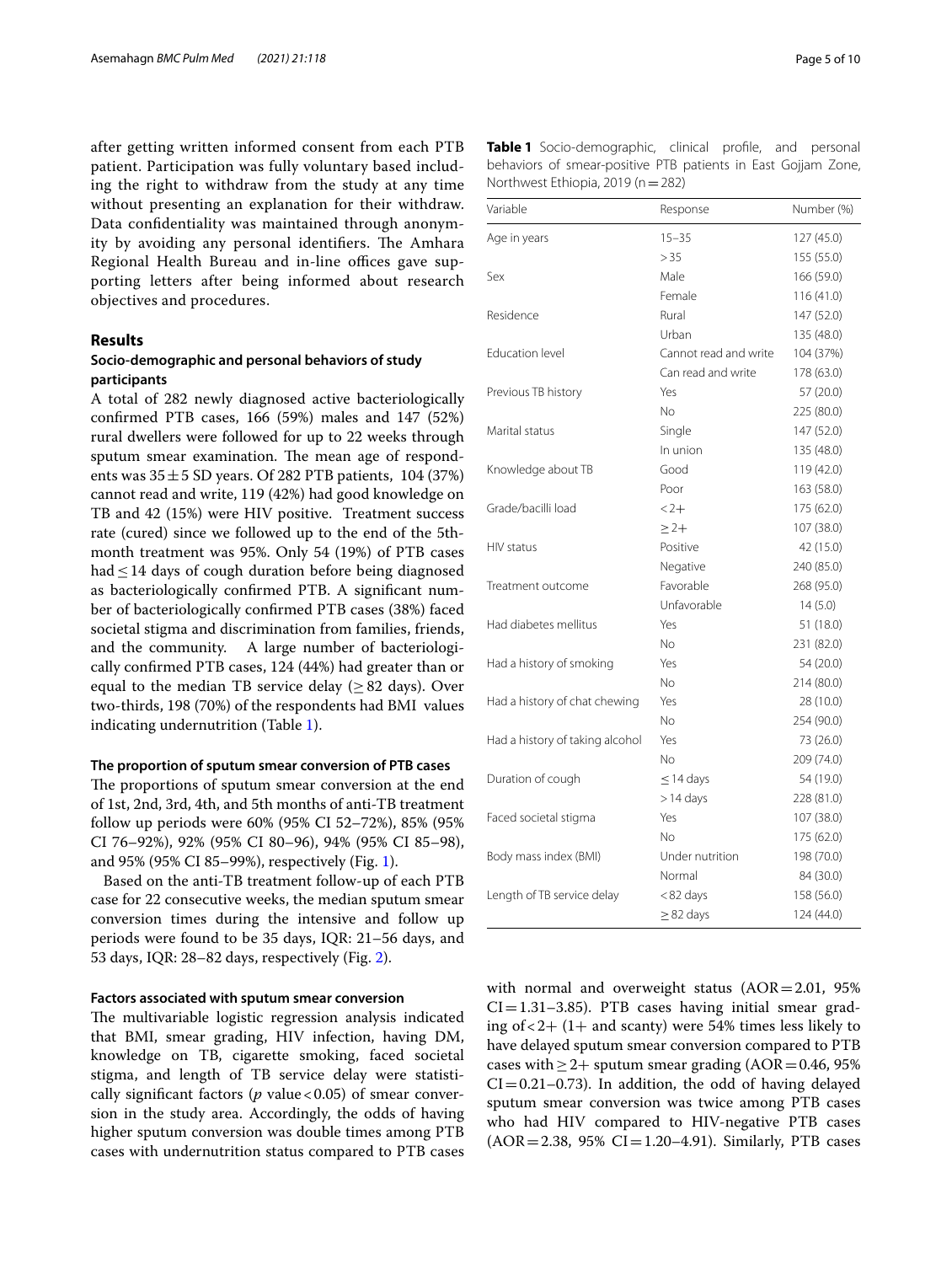

<span id="page-5-0"></span>with DM positive status were twice likely to have delayed sputum smear conversion compared to the counterpart PTB cases ( $AOR = 2.11$ , 95% CI = 1.18–4.20).

Moreover, PTB cases with cigarette smoking history had a double odd ratio to have delayed sputum smear conversion compared to PTB cases with no history of cigarette smoking  $(AOR = 1.96, 95\% \text{ CI} = 1.20 - 3.82)$ . PTB cases who faced societal stigma due to their TB status had  $AOR = 2.0$ , 95%  $CI = 1.26 - 3.52$  times odd to have delayed sputum smear conversion than their counterpart PTB patients. On the other hand, TB service delay showed an inverse association with sputum smear conversion status. Based on that, the odds of having delayed sputum smear conversion was 65% times less likely among PTB patients with low TB service delay compared to PTB patients who had longer TB service delay; AOR = 0.35, 95% CI = 0.23–0.64 (Table [2](#page-6-0)).

# **Discussion**

Sputum smear negativity (become non-infectious) after a certain period of anti-TB treatment initiation is an important marker to evaluate the response of anti-TB treatment in developing countries. Various literature showed diferent lengths of sputum and culture conversion time  $[20, 22]$  $[20, 22]$  $[20, 22]$  $[20, 22]$ . This study revealed a median sputum smear conversion time of 35 days, IOR: 21–56 days. This was in line with former studies that reported a median time of 35 days  $[28]$  and 34 days with an IQR of 28–54 [[23\]](#page-9-2). Alternatively, this finding was lower compared to a study fnding from Afghanistan [[20\]](#page-8-19) where the sputum smear conversion time was 60 days. The observed discrepancy might be related to variations in the study period, socio-economic status of patients, and strength of TB control programs. The current finding was also found to be higher compared to fndings of previous studies elsewhere; median time of 24 days [\[22](#page-9-1)] and 21 days [\[29](#page-9-8)]. The discrepancy might be related to the difference in length of the follow-up period to estimate the infectious period, characteristics of PTB cases (personal behaviors, nutritional status, and adherence to anti-TB drugs), and clinical profle of PTB cases including comorbidity status (HIV and DM). All these can determine the size of period of non-infectious after treatment initiation.

In most studies, the proportion of sputum smear conversion at the end of the 5th treatment was consistent with our fndings [\[22](#page-9-1), [23](#page-9-2), [28\]](#page-9-7). Similarly, the proportion of smear conversion at the end of the 2nd month of anti-TB treatment (85%) was found to be in line with fndings of former studies from Ethiopia [\[23](#page-9-2)], Italy [[22\]](#page-9-1), and Iran [[30\]](#page-9-9) where the proportions of sputum smear conversion were (81.6%), (78.7%) and 83.6% at the end of 2nd-month treatment, respectively. However, it was lower than study fndings reported from Cameroon where proportions of

<span id="page-5-1"></span>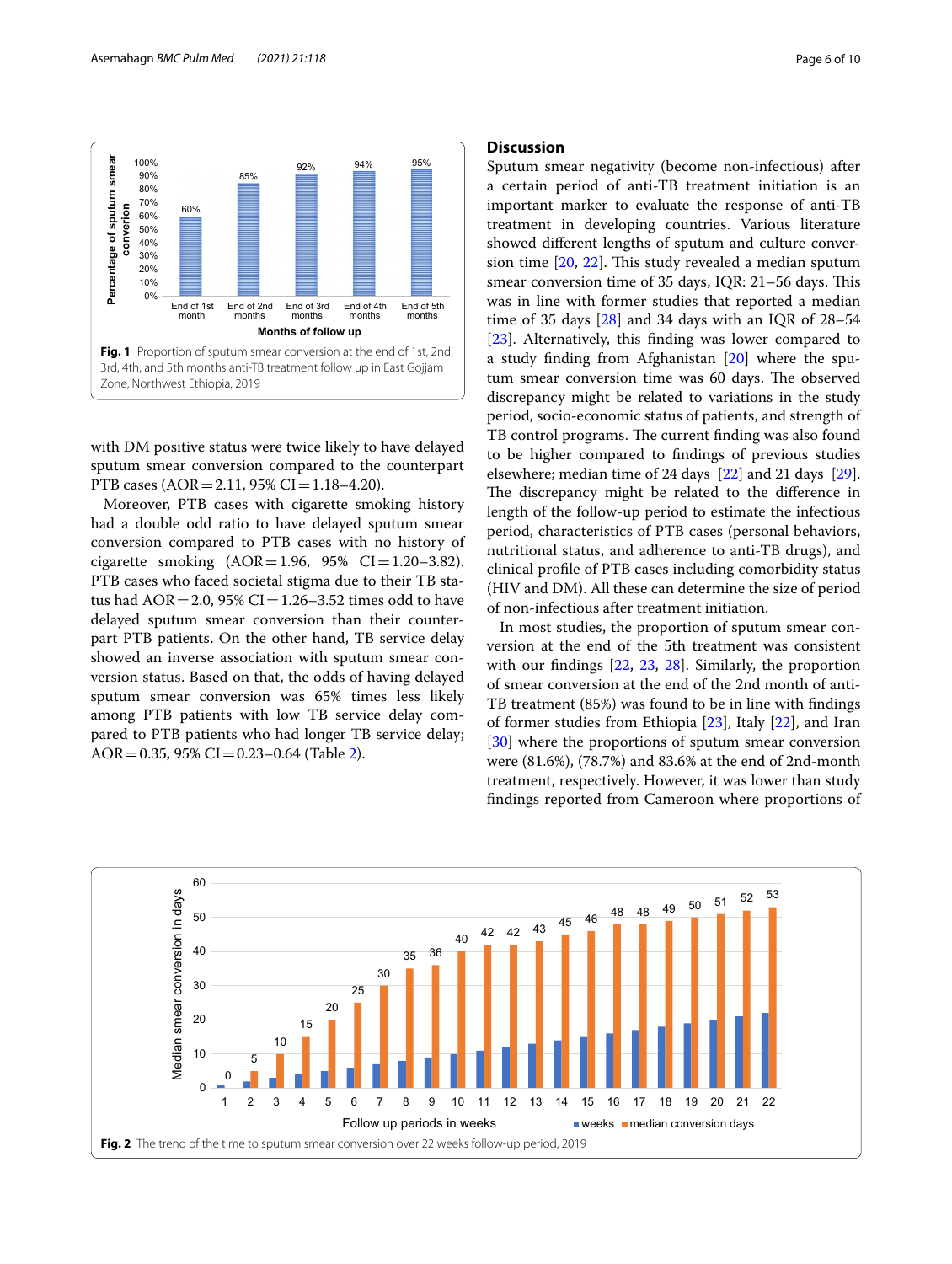| Variable                   | Response                    |            | Smear conversion time |                     | AOR (95% CI)        |  |
|----------------------------|-----------------------------|------------|-----------------------|---------------------|---------------------|--|
|                            |                             | $>35$ days | $\leq$ 35 days        |                     |                     |  |
| Age in years               | $15 - 35$                   | 60(22.4)   | 67(25.0)              | $0.96(0.59 - 1.55)$ | $0.68(0.35 - 1.42)$ |  |
|                            | >35                         | 68 (25.4)  | 73 (27.2)             | $\mathbf{1}$        | $\mathbf{1}$        |  |
| Sex                        | Male                        | 75 (28.0)  | 83 (31.0)             | $0.97(0.60 - 1.58)$ | $1.35(0.26 - 2.15)$ |  |
|                            | Female                      | 53 (19.7)  | 57(21.3)              | 1                   | $\mathbf{1}$        |  |
| Residence                  | Rural                       | 62(23.0)   | 78 (29.0)             | $0.75(0.46 - 1.23)$ | $0.41(0.15 - 1.08)$ |  |
|                            | Urban                       | 66 (25.0)  | 62 (23.0)             | $\mathbf{1}$        | $\mathbf{1}$        |  |
| Education level            | Cannot read and write       | 45 (17.0)  | 54 (20.0)             | $0.86(0.53 - 1.42)$ | $1.58(0.32 - 2.71)$ |  |
|                            | Can read and write          | 83 (31.0)  | 86 (32.0)             | $\mathbf{1}$        | 1                   |  |
| Marital status             | Single                      | 63(23.5)   | 77 (28.7)             | $0.79(0.49 - 1.28)$ | $0.48(0.23 - 1.12)$ |  |
|                            | In union                    | 65(24.3)   | 63 (23.5)             | $\mathbf{1}$        | $\mathbf{1}$        |  |
| Prior TB history           | Yes                         | 24(9.0)    | 30 (11.2)             | $0.85(0.46 - 1.54)$ | $0.52(0.22 - 1.29)$ |  |
|                            | <b>No</b>                   | 110(41.0)  | 104 (38.8)            |                     | $\mathbf{1}$        |  |
| Body mass index            | $\leq$ 18 kg/m <sup>2</sup> | 101(37.7)  | 87 (32.5)             | 2.30 (1.32-3.93)    | $2.01(1.31 - 3.85)$ |  |
|                            | $> 18 \text{ kg/m}^2$       | 27(10.1)   | 53 (19.7)             |                     | 1                   |  |
| Duration of cough          | $\leq$ 14 days              | 28 (10.4)  | 23 (8.6)              | $1.42(0.77 - 2.63)$ | $0.86(0.58 - 2.15)$ |  |
|                            | $>14$ days                  | 100 (37.3) | 117(43.7)             |                     | 1                   |  |
| Smear grading              | $2 +$                       | 68 (25.4)  | 98 (36.6)             | $0.49(0.29 - 0.81)$ | $0.46(0.21 - 0.73)$ |  |
|                            | $\geq$ 2+                   | 60(22.4)   | 42 (15.7)             | $\mathbf{1}$        | 1                   |  |
| HIV status                 | Positive                    | 27(10.1)   | 13(4.8)               | 2.61 (1.28-5.32)    | 2.38 (1.20-4.91)    |  |
|                            | Negative                    | 101 (37.7) | 127 (47.4)            | $\mathbf{1}$        | $\mathbf{1}$        |  |
| Having DM                  | Yes                         | 31(11.5)   | 17(6.3)               | $2.31(1.21 - 4.42)$ | 2.11 (1.18-4.20)    |  |
|                            | No                          | 97 (36.2)  | 123 (46.0)            | $\mathbf{1}$        | $\mathbf{1}$        |  |
| Knowledge on TB            | Good                        | 42 (15.7)  | 71 (26.5)             | $0.47(0.29 - 0.78)$ | $0.44(0.23 - 0.69)$ |  |
|                            | Poor                        | 86 (32.0)  | 69 (25.8)             | $\mathbf{1}$        | 1                   |  |
| Cigarette smoking          | Yes                         | 34 (12.7)  | 20(7.5)               | 2.20 (1.25-4.01)    | 1.96 (1.20-3.82)    |  |
|                            | No                          | 94 (35.0)  | 120 (44.8)            | $\mathbf{1}$        | 1                   |  |
| Taking alcohol             | Yes                         | 34 (12.7)  | 36 (13.4)             | $1.05(0.61 - 1.81)$ | $0.82(0.48 - 1.58)$ |  |
|                            | No                          | 94 (35.1)  | 104 (38.8)            | $\mathbf{1}$        | $\mathbf{1}$        |  |
| Faced stigma               | Yes                         | 61(22.7)   | 41(15.3)              | $2.20(1.33 - 3.64)$ | $2.0(1.26 - 3.52)$  |  |
|                            | No                          | 67(25.0)   | 99 (40.0)             | $\mathbf{1}$        | 1                   |  |
| Length of TB service delay | <82 days                    | 54 (20.0)  | 96 (36.0)             | $0.33(0.21 - 0.55)$ | $0.35(0.23 - 0.64)$ |  |
|                            | $\geq$ 82 days              | 74 (27.6)  | 44 (16.4)             | $\mathbf{1}$        | 1                   |  |

<span id="page-6-0"></span>**Table 2** Factors associated with sputum smear conversion in East Gojjam zone, Ethiopia, 2019 (n = 268)

sputum smear conversions were 93.4% [\[31](#page-9-10)] and Morocco [[32\]](#page-9-11) where 95% sputum smear conversion was reported by the end of the 2nd-month treatment follow-up period. Diferences in the socio-economic status of TB patients, quality of TB monitoring strategies, comorbidity status, personal behaviors, and complications of illness might result in these discrepancies. In our study, the trend of sputum smear conversions showed a high increase between the end of the 1st month and 2nd months and a slight increase to the end of the 5th month of anti-TB treatment follow-up. This is possibly linked to the effectiveness of bacteriocidic anti-TB drugs given in the intensive phase that aimed to lower bacterial load [[19\]](#page-8-18).

Based on the multivariable logistic regression analysis, PTB cases who had  $\leq$  2+ sputum smear grades were 54% times less likely to have delayed sputum smear conversion compared to PTB cases with  $>2+$  smear grads. The possible explanation is linked to the high load of bacilli with PTB cases having higher smear grades that require time to be cleared and become zero compared to PTB patients with lower smear grades making other conditions constant. Prior studies also reported similar results [[20,](#page-8-19) [22](#page-9-1), [28\]](#page-9-7).

The odds of having longer sputum smear conversion was twice among PTB cases who had HIV infection, and DM as comorbidity compared to the counterpart PTB cases. This was supported by previous studies from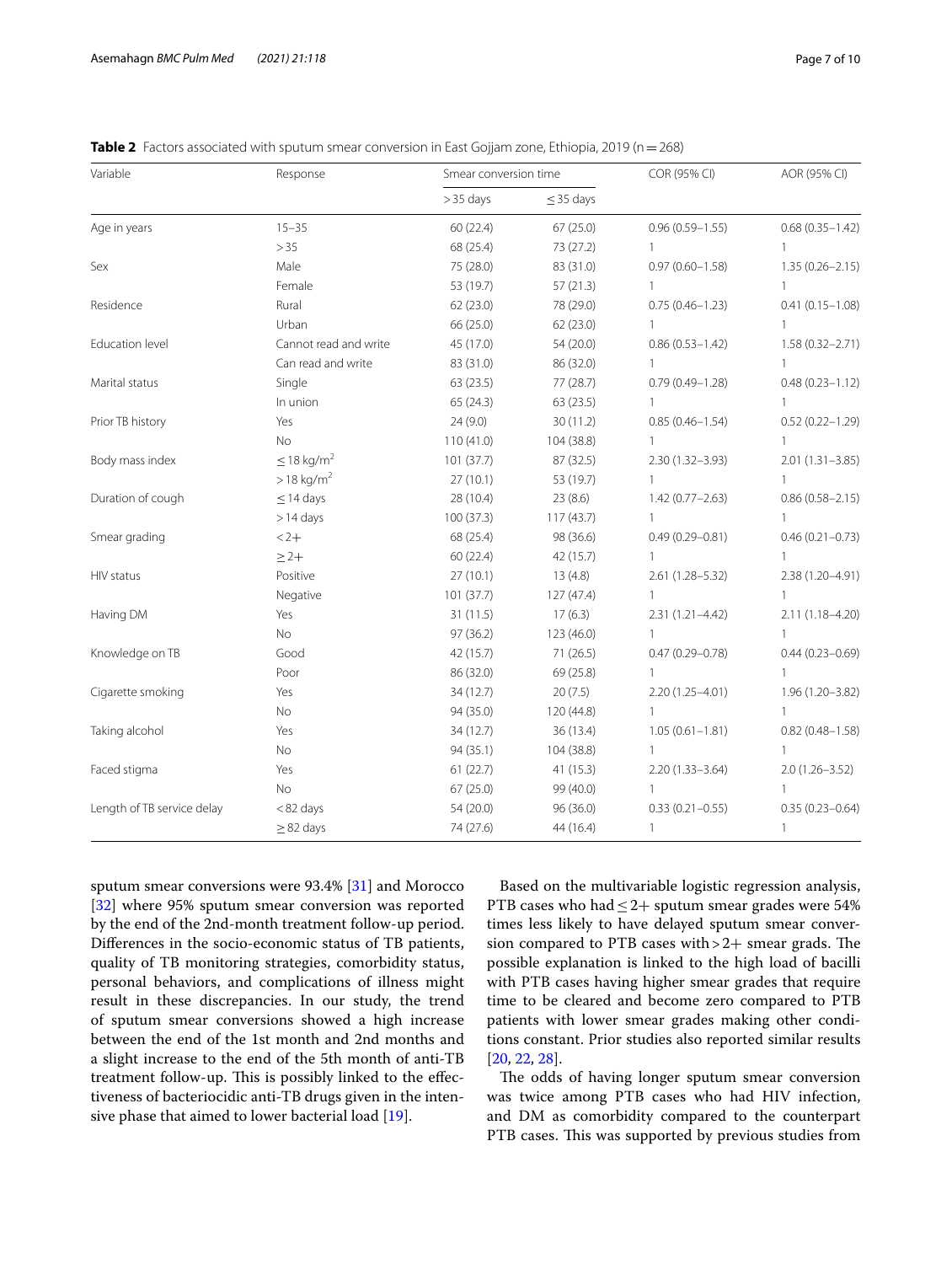different parts of the world  $[20, 29, 30, 33]$  $[20, 29, 30, 33]$  $[20, 29, 30, 33]$  $[20, 29, 30, 33]$  $[20, 29, 30, 33]$  $[20, 29, 30, 33]$  $[20, 29, 30, 33]$ . This is attributed by diseases complications, unfavorable anti-TB treatment adherence, drug interactions, declined immunity status, undernutrition due to poor dietary intake, psychological stress, and societal stigma. All these can determine anti-TB treatment adherence. In addition, sputum conversion needs immune-competent PTB patients, and PTB patients with HIV, DM, and elders or children have weak immunity that lower sputum smear conversion rate  $[3]$  $[3]$ . This implies that timely integrated screening and management of comorbidities such as TB, HIV, and DM is required to improve the performance of TB prevention and control programs. This might prevent TB service delays, poor treatment outcomes, length of TB infectious period, and transmission to others.

Similarly, PTB patients with undernutrition were double times to have delayed sputum smear conversion compared to normal and overweight PTB patients. Former studies also reported undernutrition as a predictor variable to longer sputum smear conversion status [[23](#page-9-2), [29](#page-9-8), [34,](#page-9-13) [35\]](#page-9-14). The possible explanation for this is due to the contribution of undernutrition to have weakened immunity status that makes people more susceptible to get TB infection, have high disease complications, and less chance of sputum smear conversion [[3](#page-8-2)].

In this study, knowledge of PTB patients on TB was found to be a statistically signifcant factor in sputum smear conversion. Based on that, PTB patients having good knowledge were 56% times less likely to have delayed sputum smear conversion compared to PTB patients with good knowledge of TB. This might be linked to better anti-TB treatment adherence that people with better knowledge will do. If TB patients are aware of TB (prevention, diagnosis, and treatment), they will relatively have better TB service-seeking practice and adherence in anti-TB treatment follow-up  $[17]$  $[17]$  $[17]$ . This will then result in having non-delayed sputum smear conversion.

In addition, the smoking habit of PTB patients was reported as statistically signifcant with the length of sputum smear conversion. Thus, the odds of having long sputum smear conversion was twice among PTB patients who smoked cigarettes in any amount and frequency compared to non-smoker PTB patients. Previous studies on TB and smoking also reported supporting results [[35–](#page-9-14) [37\]](#page-9-15). This is attributed to the effect of smoking on lung defense mechanisms, lowering T-cell immunities, and poor dietary intake. These make people immune incompetent that makes them more susceptible to TB infection, high TB disease complications, and poor treatment adherence due to complications, drug–substance interactions, forgetfulness to take and collect anti-TB drugs [\[21](#page-9-0), [37\]](#page-9-15). All these lead to have delayed sputum smear conversion and poor treatment outcomes including death.

Moreover, PTB patients that faced societal stigma had double odd of getting delayed sputum smear conversion than the counterpart PTB patients. Most people with less awareness about TB think that TB and HIV are inseparable. As a result, they have poor TB service-seeking practices and make stigmatization towards TB patients by assuming they have also HIV infection. This makes TB patients to be isolated from social events and friends. This results in getting poor supports, poor treatment adherence, psychological stress, and TB disease complications [[15,](#page-8-13) [21\]](#page-9-0). Such conditions most likely end with poor sputum smear conversion time.

The length of TB service delay (patient and facility) also showed association with the length of sputum smear conversion. Consequently, PTB patients with lower TB service delay were 65% times less likely to have deferred sputum conversion than PTB patients with delayed TB service-seeking practices. Longer delay in seeking TB services results in disease complications, longer infectious period, and weakened immunity that might lead to other infections including HIV, DM, and undernutrition [[7,](#page-8-5) [21](#page-9-0), [38\]](#page-9-16). Thus, people who started anti-TB treatment after a longer TB service delay might have unfavorable treatment responses including deferred sputum conversion.

## **Strength and limitations of the study**

The strength of this study relies on employing the sputum concentration technique to increase the sensitivity of sputum smear detection. Estimating the proportions of sputum smear conversion at more points of treatment follow-up period might also be considered as a strength since it has a signifcant role in the monitoring of treatment follow-up periods. In this study, due to health education about TB and its treatment, and strong counseling and follow-up of TB cases, we make defaulting from anti-TB treatment zero with a 95% cure rate. The study also identifed important variables that need to be considered to improve the status of treatment outcomes among PTB patients.

However, using sputum smear conversion due to the absence of sputum culture and other rapid TB diagnostic services might have little impact on estimating the size of proportions and median sputum smear conversion of PTB patients. Due to the absence of agreed-up cutof value to group sputum smear conversion, I used a median value which might have some limitations. Thus, interpretation of fndings needs to account for these limitations.

# **Conclusions**

Although the treatment success rate was better (95%), the median sputum smear conversion was higher compared to the TB program expectations and some former studies. Undernutrition, high prior smear grade, being HIV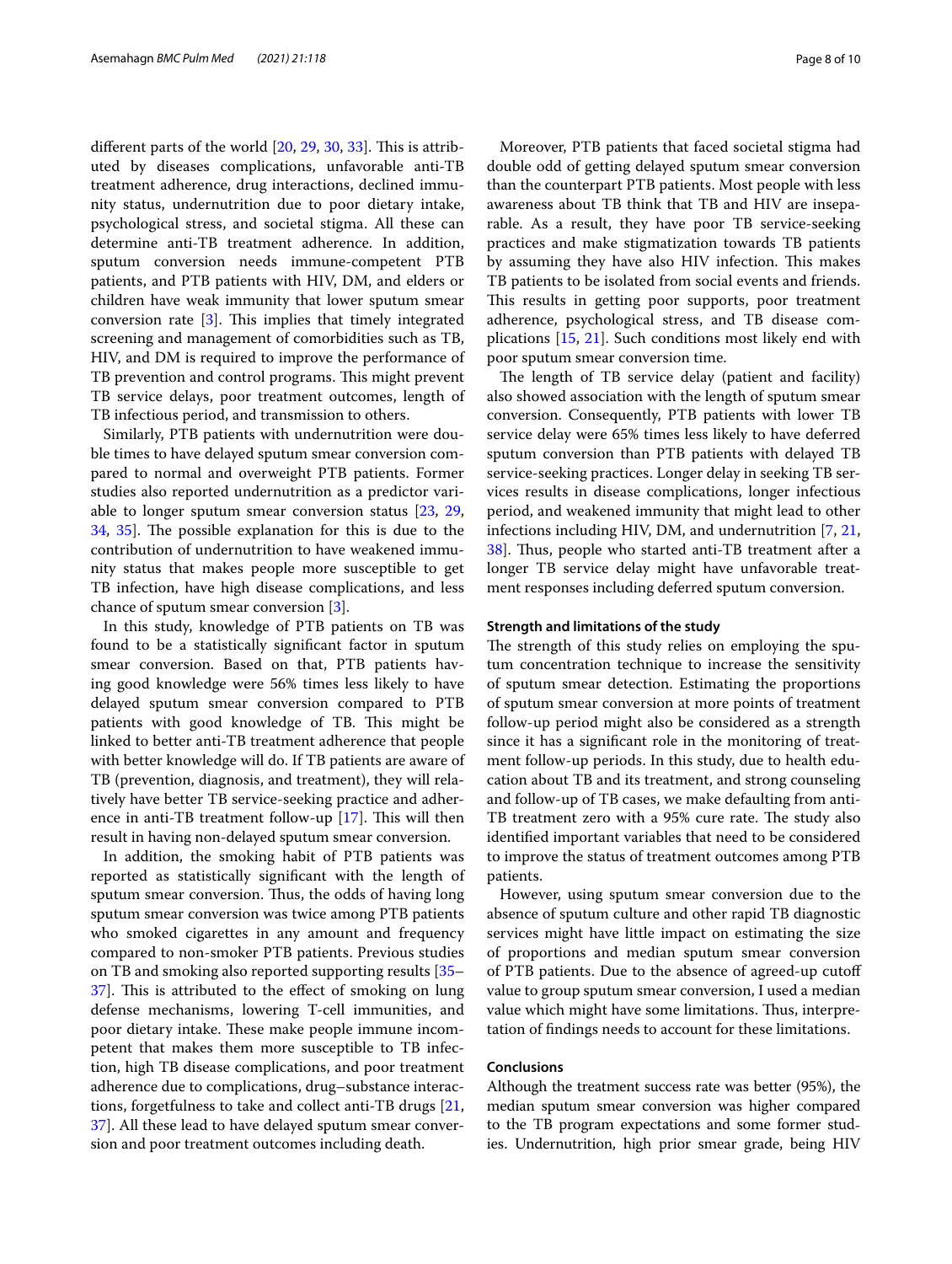positive, having DM, poor knowledge on TB, cigarette smoking, facing stigma, and length of TB service delay were statistically signifcant factors to the length of sputum smear conversion. The highest effort is needed to improve the health literacy of the community by revising the existing community awareness strategies. This will improve their knowledge on TB, and shape their nutritional status, personal behaviors, and practicing societal stigma towards TB patients. Early management of comorbidities through ofering integrated services for TB, HIV, and DM is required. A further study that considers large sample size and sputum culture is suggested to estimate the size of sputum smear conversion time.

#### **Abbreviations**

AFB: Ziehl–Neelsen acid-fast bacilli; AOR: Adjusted odds ratio; BMI: Body mass index; CI: The confdence interval; COR: Crude odds ratio; DM: Diabetes mellitus; HCs: Health centers; IQR: Inter-quartile range; MDR-TB: Multi-drug resistant tuberculosis; PHCU: Primary health care unit; PTB: Pulmonary tuberculosis; SD: Standard deviation, and smear-positive PTB.

# **Supplementary Information**

The online version contains supplementary material available at [https://doi.](https://doi.org/10.1186/s12890-021-01483-w) [org/10.1186/s12890-021-01483-w.](https://doi.org/10.1186/s12890-021-01483-w)

<span id="page-8-21"></span>**Additional fle 1.** Data set used to determine sputum smear conversion (contents of Figs. [1](#page-5-0) and [2\)](#page-5-1).

**Additional fle 2.** Questionniare used to collect data in this research.

#### **Acknowledgements**

The researcher would like to forward the deepest appreciation to Bahir Dar University for covering the data collection budget. The author also gave gratitude to TB program officers at different levels, PTB patients, data collectors, and supervisors for their meaningful supports during data collection.

#### **Authors' contributions**

The author performed each activity of the manuscript from commencement to fnal approval with the consultation of senior researchers in the feld. Lastly, the author read and approved the manuscript.

#### **Funding**

Bahir Dar University covered the budget for data collection (Grant No: RCS/254/09), but it has no technical role in the research processes.

#### **Availability of data and materials**

The datasets used and/or analyzed during the current study are available from the corresponding author on reasonable request.

### **Declarations**

#### **Ethics approval and consent to participate**

Ethical clearance was taken from the ethical review committee of the College of Medicine and Health Sciences, Bahir Dar University (Protocol No: 091/18- 04). Data were collected after getting written informed consent from each study participant, and their parents and/or legal caregivers. Participation was fully voluntary based including not responding after reading the instructions and questions. Data confdentiality was maintained through anonymity by avoiding any personal identifers.

#### **Consent for publication**

Not applicable.

#### **Competing interests**

The author declares as there are no competing interests in this work.

Received: 3 February 2021 Accepted: 26 March 2021

# **References**

- <span id="page-8-0"></span>World Health Organization: global tuberculosis report 2020. Geneva:Licence: CC BY-NC-SA 3.0 IGO. 2020.
- <span id="page-8-1"></span>2. Glaziou P, Sismanidis C, Floyd K, Raviglione M. Global epidemiology of tuberculosis. Cold Spring Harb Perspect Med. 2015;5(2):a017798.
- <span id="page-8-2"></span>3. Turner RD, Chiu C, Churchyard GJ, Esmail H, Lewinsohn DM, Gandhi NR, Fennelly KP. Tuberculosis infectiousness and host susceptibility. J Infect Dis. 2017;216(S6):S636-643.
- <span id="page-8-14"></span>4. Gelaw YA, Williams G, Soares Magalhaes RJ, Gilks CF, Assefa Y. HIV prevalence among tuberculosis patients in sub-Saharan Africa: a systematic review and meta-analysis. AIDS Behav. 2019;23(6):1561–75.
- <span id="page-8-3"></span>5. World Health Organization. TB and HIV and other comorbidities. [https://](https://www.who.int/tb/areas-of-work/tb-hiv/en/#:~:text=TB%20and%20HIV%2C%20and%20the,cause%20of%20HIV%2Drelated%20deaths) [www.who.int/tb/areas-of-work/tb-hiv/en/#:~:text](https://www.who.int/tb/areas-of-work/tb-hiv/en/#:~:text=TB%20and%20HIV%2C%20and%20the,cause%20of%20HIV%2Drelated%20deaths)=TB%20and%20HIV% [2C%20and%20the,cause%20of%20HIV%2Drelated%20deaths.](https://www.who.int/tb/areas-of-work/tb-hiv/en/#:~:text=TB%20and%20HIV%2C%20and%20the,cause%20of%20HIV%2Drelated%20deaths) 2018.
- <span id="page-8-4"></span>6. De Schacht C, Mutaquiha C, Faria F, Castro G, Manaca N, Manhica I, Cowan J. Barriers to access and adherence to tuberculosis services, as perceived by patients: a qualitative study in Mozambique. PLoS ONE. 2019;14(7):e0219470, 1–11.
- <span id="page-8-5"></span>Getnet F, Demissie M, Assefa N, Mengistie B, Worku A. Delay in the diagnosis of pulmonary tuberculosis in low-and middle-income settings: systematic review and meta-analysis. BMC Pulm Med. 2017;17:202.
- <span id="page-8-6"></span>8. Ethiopian Federal Ministry of Health. Comprehensive training manual for clinical and programmatic management of TB/L and TB/HIV Participants' manual, Addis Ababa. 2017.
- <span id="page-8-20"></span><span id="page-8-7"></span>9. Gelaw YA, Williams G, Assefa Y, Asressie M, Soares Magalhaes RJ. Sociodemographic profling of tuberculosis hotspots in Ethiopia, 2014–2017. Trans R Soc Trop Med Hyg. 2019;113(7):379–91.
- <span id="page-8-8"></span>10. Kebede AH, Alebachew Z, Tsegaye F, Lemma E, Abebe A, Agonafr M, et al. The frst population-based national tuberculosis prevalence survey in Ethiopia, 2010–2011. Int J Tuberc Lung Dis. 2014;18(6):635–9.
- <span id="page-8-9"></span>11. Datiko DG, Guracha EA, Michael E, Asnake G, Demisse M, Theobald S, et al. Sub-national prevalence survey of tuberculosis in rural communities of Ethiopia. BMC Public Health. 2019;19(1):295.
- <span id="page-8-10"></span>12. Merid Y, Mulate YW, Hailu M, Hailu T, Habtamu G, Abebe M, et al. Population-based screening for pulmonary tuberculosis utilizing community health workers in Ethiopia. Int J Infect Dis. 2019;89:122–7.
- <span id="page-8-11"></span>13. Asemahagn MA, Alene GD, Yimer SA. Geographic accessibility, readiness, and barriers of health facilities to offer tuberculosis services in East Gojjam Zone, Ethiopia: a convergent parallel design. Res Rep Trop Med. 2020;11:3–16.
- <span id="page-8-12"></span>14. Ereso BM, Yimer SA, Gradmann C, Sagbakken M. Barriers for tuberculosis case fnding in Southwest Ethiopia: a qualitative study. PLoS ONE. 2020;15(1):e0226307, 1–20.
- <span id="page-8-13"></span>15. Asemahagn MA, Alene GD, Yimer SA. A qualitative insight into barriers to tuberculosis case detection in East Gojjam Zone, Ethiopia. Am J Trop Med Hyg. 2020;103(4):1455–65.<https://doi.org/10.4269/ajtmh.20-0050>.
- <span id="page-8-15"></span>16. Ethiopian Federal Ministry of Health. Guidelines for clinical and programmatic management of TB, TB/HIV and Leprosy in Ethiopia, sith edition, Addis Ababa. 2016.
- <span id="page-8-16"></span>17. Datiko DG, Habte D, Jerene D, Suarez P. Knowledge, attitudes, and practices related to TB among the general population of Ethiopia: fndings from a national cross-sectional survey. PLoS ONE. 2019;14(10):e0224196.
- <span id="page-8-17"></span>18. Cazabon D, Alsdurf H, Satyanarayana S, Nathavitharana R, Subbaraman R, Daftary A, Pai M. Quality of tuberculosis care in high burden countries: the urgent need to address gaps in the care cascade. Int J Infect Dis. 2017;56:111–6.
- <span id="page-8-18"></span>19. World Health Organization. Treatment of tuberculosis: guidelines. Geneva: World Health Organization; 2010.
- <span id="page-8-19"></span>20. Azarkar Z, Sharifzadeh G, Ebrahimzadeh A, Olumi S. Time to sputum smear conversion in smear-positive pulmonary tuberculosis patients and factors for delayed conversion. IJMS. 2016;14(1):44–7.